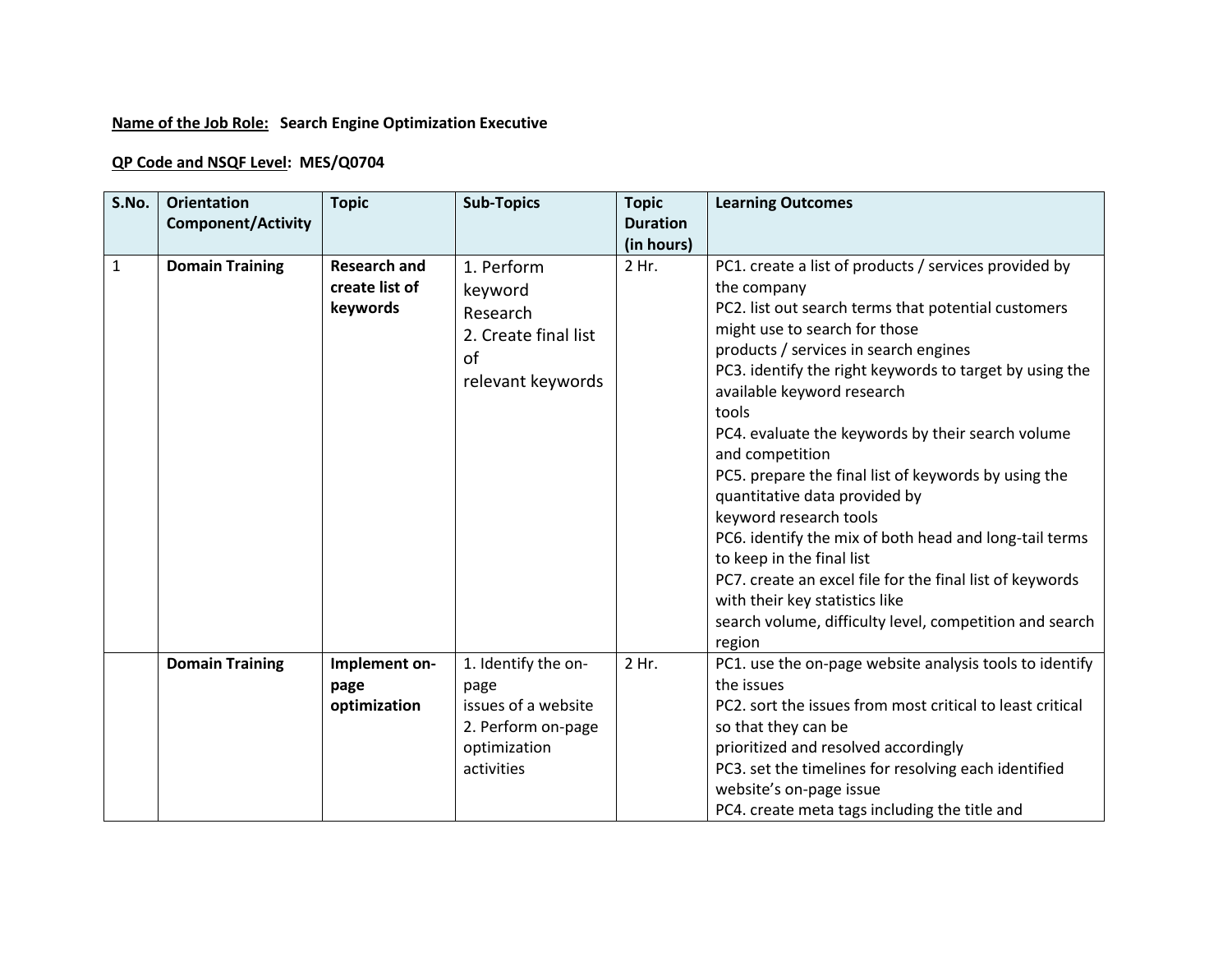|                        |                                        |                                                                                                   |       | description of all website pages<br>PC5. optimize the URLs of website pages by including<br>the primary keyword in it<br>PC6. include heading tags (like H1, H2 etc.) in the<br>content of all pages<br>PC7. optimize images on a page by using 'ALT Text'<br>and adding a proper<br>caption<br>PC8. create and add XML Sitemap to the website for<br>search engine crawlers<br>PC9. create internal links to the relevant pages of the                                                                                                                                                                                                                                    |
|------------------------|----------------------------------------|---------------------------------------------------------------------------------------------------|-------|----------------------------------------------------------------------------------------------------------------------------------------------------------------------------------------------------------------------------------------------------------------------------------------------------------------------------------------------------------------------------------------------------------------------------------------------------------------------------------------------------------------------------------------------------------------------------------------------------------------------------------------------------------------------------|
|                        |                                        |                                                                                                   |       | website<br>PC10. create outbound links to other related external<br>website pages<br>PC11. add engaging images / videos to the content to<br>reduce bounce rate and<br>increase time on site                                                                                                                                                                                                                                                                                                                                                                                                                                                                               |
| <b>Domain Training</b> | Implement off-<br>page<br>optimization | 1. Do off-page<br>analysis<br>of competitors<br>2. Perform off-page<br>optimization<br>activities | 2 Hr. | PC1. find out the backlinks profile of the websites of<br>key competitors<br>PC2. check the domain and page authority of<br>competitor's website<br>PC3. find the alexa rankings and website traffic<br>statistics of key competitors<br>PC4. create a comparison report to analyze company's<br>position against<br>Competitors<br>PC5. do guest postings on relevant blogs / websites to<br>get high quality backlinks<br>PC6. upload online press releases on high quality and<br>page rank portals<br>PC7. create and share high quality infographics on<br>relevant online platforms<br>PC8. participate in discussions on forums and<br>Question Answer (QA) portals |